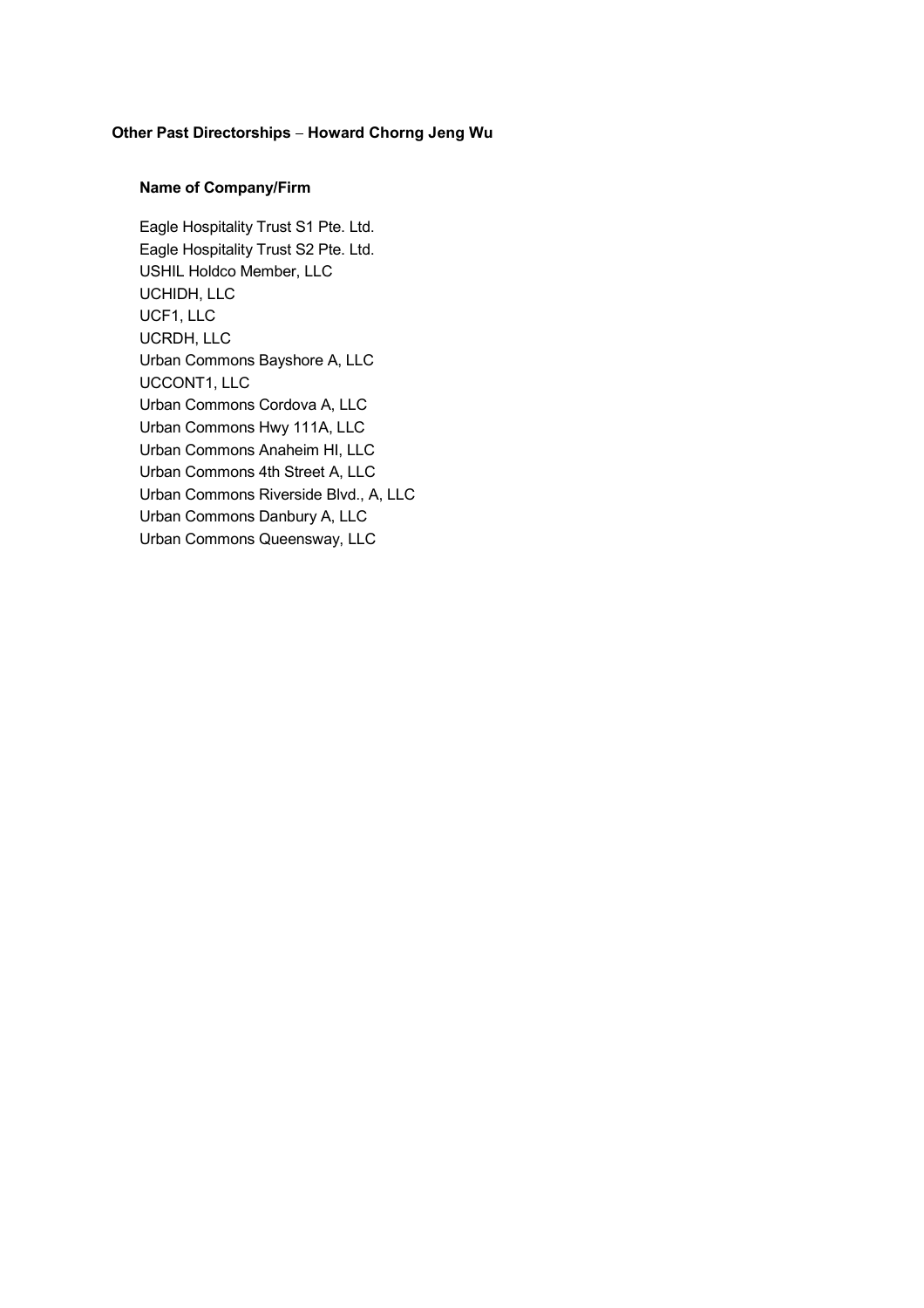## Name of Company/Firm

Bronze Eagle Hospitality, Pte. Ltd. Mandarin West Holdings, LLC Sing REIT Holdings LLC Urban Commons, LLC US Hospitality Investments, LLC 2W Asset Management, LLC Asset Investment Management, LLC Epic Events, LLC Global Investment Services, LLC Urban Commons 2 West, LLC Urban Commons Battery Park, LLC Urban Commons Sunset Blvd, LLC US Hospitality Common Co, LLC Pasadena Investment Capital, LLC Grover Beach Capital, LLC Urban Commons EI Camino Real LLC Queensway Holdco, LLC Queensway, LP UCQ Holding, LLC UCQUEENSWAYLL, LC Urban Commons Global, LLC Urban Commons Gramercy, LLC UC4LL, LLC UCBAYLL, LLC Urban Commons Bayshore, LLC UCDANLL, LLC UCHLL, LLC Urban Commons Highway III, LLC Urban Commons Riverside Blvd., LLC Urban Commons Continental, LLC UCFLL, LLC Urban Commons Frontera, LLC Newport Bayside Resort, LLC UCH1, LLC Urban Commons Hialeah, LLC UCHIDHLL, LLC